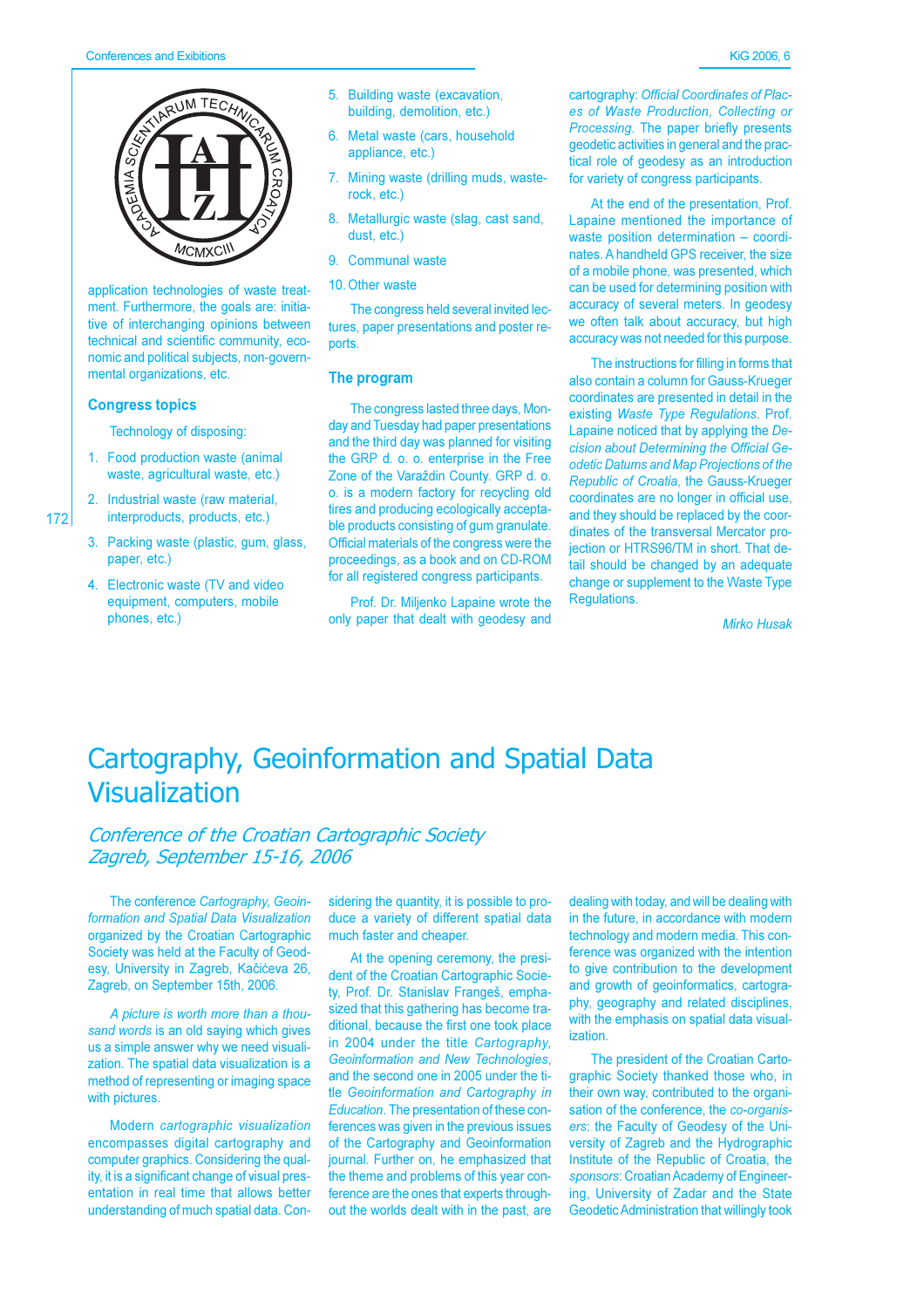#### **Teme savietovania**

#### Tehnologije zbrinjavanja:

- 1. otpada iz proizvodnje hrane (animalni otpad, polioprivredni otpad i dr.)
- 2. industrijskog otpada (sirovine, međuproizvodi, proizvodi i dr.)
- 3. ambalažnog otpada (plastika. quma, staklo, papir i dr.)
- 4. elektroničkog otpada (TV i videoaparati, računala, mobiteli i dr.)
- 5. građevinskog otpada (iskop. građenje, rušenje i dr.)
- 6. metalnog otpada (automobili, bijela tehnika i dr.)
- 7. rudarskog otpada (isplačni mulievi. separacijska jalovina i dr.)
- 8. metalurškog otpada (troska. ljevački pijesak, prašina i dr.)
- 9. komunalnog otpada
- 10. ostalog otpada.

Savietovanie je imalo nekoliko pozvanih predavania te usmena i posterska priopćenja.

#### Program

Savjetovanje je trajalo tri dana: u ponedjeljak i utorak bila su izlaganja, a srijeda je bila dan predviđen za stručni

obilazak suvremene tvornice GRP d. o. o. na području slobodne zone Varaždinske županije. GRP d. o. o. suvremena je tvornica za reciklažu starih otpadnih guma i proizvodnju ekološki prihvatljivih proizvoda od gumenoga granulata. Službeni materijali savjetovanja su radovi objavljeni u zborniku u obliku knjige i na CD-ROM-u koje je dobio svaki registrirani sudionik savjetovanja.

Iz programa bih izdvojio jedini rad iz područja geodezije i kartografije, autor kojega je prof. dr. sc. Miljenko Lapaine: Službene koordinate miesta proizvodnie. sakupljanja ili obrađivanja otpada. U tom je radu u uvodu sažeto prikazana geodetska djelatnost i njezina praktična svrha za auditorij vrlo različitih struka.

Na kraiu izlagania spomenuta je važnost određivanja položaja otpada koordinata. Pokazan je mali ručni GPSprijamnik veličine mobitela, koji uz povoljne uvjete opažanja daje točnost reda veličine nekoliko metara. U geodeziji često govorimo o točnosti, no za tu svrhu nije potrebna visoka geodetska točnost.

Prema sadašniim propisima, a detalino u *Pravilniku o vrstama otpada*, dane su upute za popunjavanje obrazaca u kojima je i rubrika za Gauß-Krügerove koordinate. Profesor Lapaine uočio je da primjenom Odluke o utvrđivanja službenih

**SAVJETOVANJE TEHNOLOGIJE** ZBRINJAVANJA **OTPADA ZBORNIK RADOVA** 12. - 14. lipnja 2006. Varaždin



aeodetskih datuma i kartografskih pro*iekcija Republike Hrvatske* nisu više službene Gauß-Krügerove koordinate, već koordinate poprečne Mercatorove projekcije ili skraćeno sustav HTRS96/ TM. Bilo bi dobro da se odgovarajućom izmienom i dopunom Pravilnika o vrstama otpada tai detali promiieni.

*Mirko Husak* 

173

## Kartografija, geoinformacije i vizualizacija prostornih podataka

### Savietovanie Hrvatskoga kartografskog društva Zagreb, 15-16, ruina 2006.

Na Geodetskom fakultetu Sveučilišta u Zagrebu, Kačićeva 26 održalo se 15. ruina 2006. savietovanie Hrvatskoga kartografskog društva pod naslovom  $\kappa$ *kartografija, geojnformacije i vizualizacija prostornih* podataka.

*Jedna slika vrijedi više nego tisuću* riječi, stara je uzrečica koja daje jednostavan odgovor zašto je potrebna vizualizacija. Vizualizacija prostornih podataka je sposobnost da se prostor predoči ili zamisli u slikama.

Moderna kartografska vizualizacija obuhvaća digitalnu kartografiju i računalnu grafiku. Glede kvalitete, to je znatna promiena vizualnog izlagania u gotovo realnom vremenu, koje omogućuje povećanie razumijevania mnoštva prostornih

podataka. U svezi kvantitete, to je mogućnost brže i jeftinije izrade široke lepeze različitih kartografskih proizvoda.

Pri svečanom otvaraniu savietovania predsiednik Hrvatskoga kartografskog društva prof. dr. sc. Stanislav Frangeš naglasio je da ova okupliania pomalo postaju već tradicionalnima, jer je prvo bilo 2004. pod naslovom Kartografija, geo*informaciie i nove tehnologiie*, a drugo 2005. pod naslovom Geoinformacije i kartografija u obrazovanju. Nijhov je prikaz dan u prijašnjim brojevima časopisa Kartografija i Geoinformacije. Nadalje je istaknuo da su tema i problematika ovogodišnjega savjetovanja takvi da su se niom bavili, bave se danas, a bavit će se i u budućnosti, primiereno suvremenoi

tehnologiii i suvremenim mediiima, kako stručniaci širom svijeta, tako i kod nas. Organiziraniem ovoga savietovania željelo se dati doprinos razvoju geoinformatike, kartografije, geografije i srodnih područja, uz poseban naglasak na vizualizaciji prostornih podataka.

Zatim se predsiednik Hrvatskoga kartografskog društva zahvalio onima koji su. svaki na svoj način, pridonijeli održavanju ovog savietovania - suorganizatorima: Geodetskom fakultetu Sveučilišta u Zaarebu i Hrvatskom hidrografskom institutu u Splitu, *pokroviteliima*: Akademiii tehničkih znanosti Hrvatske, Sveučilištu u Zadru i Državnoj geodetskoj upravi koji su spremno prihvatili pokrovitelistvo nad savietovaniem. zlatnim sponzorima: Zavodu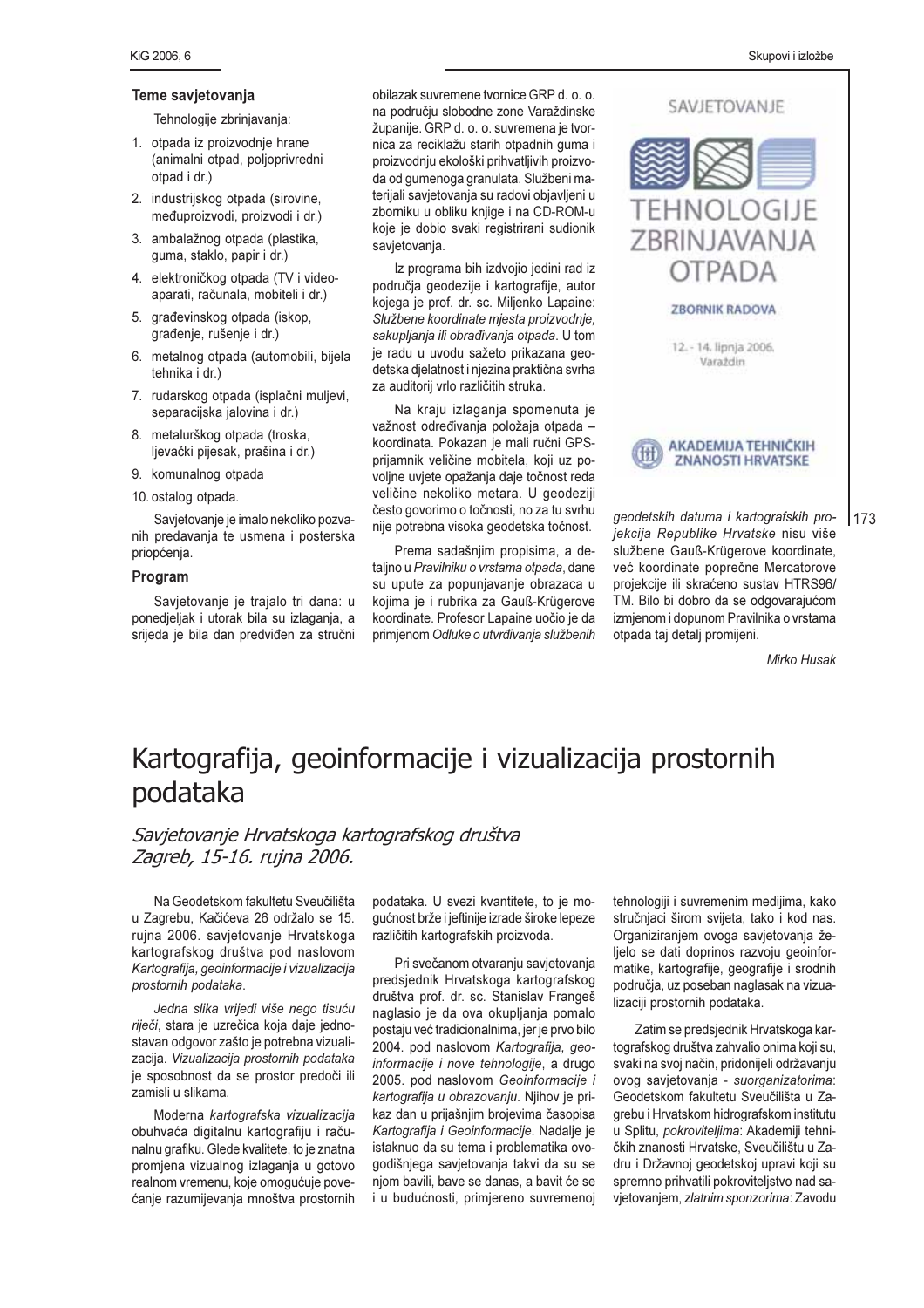

the sponsorship of the conference, then to golden sponsors: Photogrammetric Company from Zagreb and Geofoto Inc. also from Zagreb, as well as the Tourist community of the city of Zagreb which sponsored with info-materials. He thanked them all and gave them presents.

 $174$ 

The dean of the Faculty of Geodesy Prof. Dr. Zdravko Kapović, Radovan Solarić, MSc, on behalf of the Hydrographic Institute of the Republic of Croatia from Split, Dr. Josip Faričić, on behalf of the University of Zadar and the director of the State Geodetic Administration Prof. Dr. Željko Bačić, addressed to the conference participants with a few words.

The new issue of the Croatian Cartographic Society journal, Cartography and Geoinformation, no. 5/2006 was presented to the public by its chief editor M. Lanaine

According to the program of the conference conducted by M. Lapaine, there were following invited lectures:

- Mirjanka Lechthaler, Vienna University of Technology, Institute for **Geoinformation and Cartography:** Spatial data visualization in TU Vi- $P$
- Dušan Petrovič, University of Ljubljana, Faculty of Civil Engineering and

Geodesy: Spatial data visualization in Slovenia

- □ Brankica Malić, Faculty of Civil Engineering, Osijek, Institute for Geodesy, Geotechnic and Communication: **Factors which Influence Cartographic Visualization**
- Ivan Landek, State Geodetic Administration, Zagreb: Spatial Data Visualization in a Digital Environment
- □ Tea Duplančić-Leder, Hydrographic Institute of the Republic of Croatia, Split: Data Visualization in a Naval Cartography
- Zvonko Biljecki, Geofoto, d.o.o. Zaareb: CROTIS
- □ Sandra Radi Goljak, Gisdata, d.d. Zagreb: Spatial Data Visualization and  $GIS$

In the afternoon program that was conducted by N. Frančula, there were the following presentations:

- □ Slobodanka Ključanin, Zdravko Galić: Interoperable Cartographic Datahase
- □ Snježana Haiman: Geographic Base in Spatial Data Presentation
- Milienko Lapaine: With Proposition of **New Law of Geodetic Surveying and**

#### **Real-Estate Cadastre**

- Slavko Lemajić: Role of quality control system in establishment of NSDI
- Pejo Bročić: Process of Making a Naval map from the Hydrographic **Survey to Printing**
- □ Ivana Kordić: Coastal Naval Navigation Maps - Small maps - New Edition
- □ Stanislav Frangeš, Robert Župan, Dražen Tutić: Bike Routes Visualization on Different Cartographic Presentations
- Iqor Birin, Vesna Poslončec-Petrić: Real Value of a Cartographic Work

Within the scope of the conference, an exhibition titled Spatial Data Visualization was organised in the exhibition premises of the Faculty of Geodesy at the 1st floor. The authors of the exhibition were S. Frangeš, M. Lapaine and R. Župan.

For the next day, September 16th a tour to the Medvednica Mountain was planned, offering the possibility to get acquainted with its basic geographic and geological characteristics. There was also a lecture on GPS application in mountaineering and cartography with lunch in a mountain cottage planned. Unfortunately, the weather was bad, so that the tour was postponed for some other time.

All lectures were accepted very well by more than 70 people who participated actively in discussions about each theme of the conference. The program of the conference, lecture abstracts and presentations were published on CD that was prepared for the beginning of the conference

The next conference organised by the Croatian Cartographic Society will be in Zadar, June 15-16, 2007. The title of the conference is Cartography, Geoinformation and the Sea.

Stanislav Frangeš, Robert Župan



## **Cartography, Geoinformation** and the Sea

Zadar, June 15-16, 2007 organized by the Croatian Cartographic Society More information on www.kartografija.hr